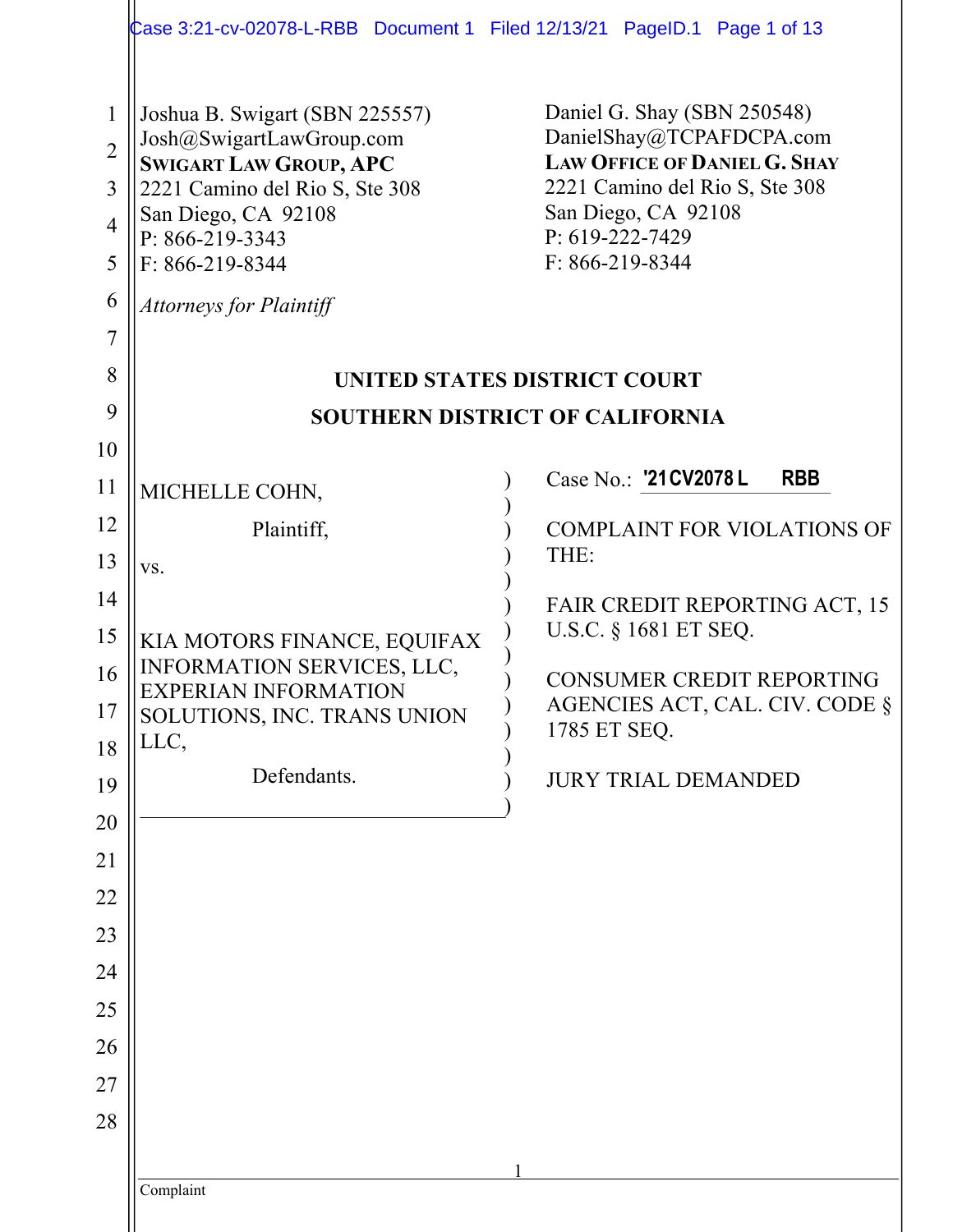### **INTRODUCTION**

- 1. The United States Congress has found that the banking system is dependent upon fair and accurate credit reporting. Inaccurate consumer reports directly impair the efficiency of the banking system, and unfair credit reporting methods undermine the public confidence, which is essential to the continued functioning of the banking system. As such, Congress enacted the Fair Credit Reporting Act ("FCRA"), 15 U.S.C. § 1681 et seq, to insure fair and accurate reporting, promote efficiency in the banking system and protect consumer privacy. The FCRA seeks to ensure consumer reporting agencies exercise their grave responsibilities with fairness, impartiality, and a respect for the consumer's right to privacy because consumer reporting agencies have assumed such a vital role in assembling and evaluating consumer credit and other information on consumers. The FCRA also imposes duties on the sources that provide credit information to credit reporting agencies, called "furnishers."
- 2. The California legislature also determined that accurate credit reporting is vital and enacted the California Consumer Credit Reporting Agencies Act ("CCRAA"), Cal. Civ. Code § 1785.1 et seq.
- 18 19 20 21 22 3. Michelle Cohn ("Plaintiff") brings this action to challenge the conduct of Kia Motors Finance ("Kia"), Equifax Information Services LLC, ("Equifax"), Experian Information Solutions, Inc, ("Experian"), and Trans Union LLC, ("Trans Union"), collectively "Defendants" with regard to continued misrepresentations of Plaintiff's personal liability for an inaccurate debt.
	- 4. Plaintiff makes these allegations based on personal knowledge and investigation conducted by Plaintiff's attorneys.
	- 5. While many violations are described below with specificity, this Complaint alleges violations of the statute cited in its entirety.
- 27 ///

1

2

3

4

5

6

7

8

9

10

11

12

13

14

15

16

17

23

24

25

26

28 ///

Complaint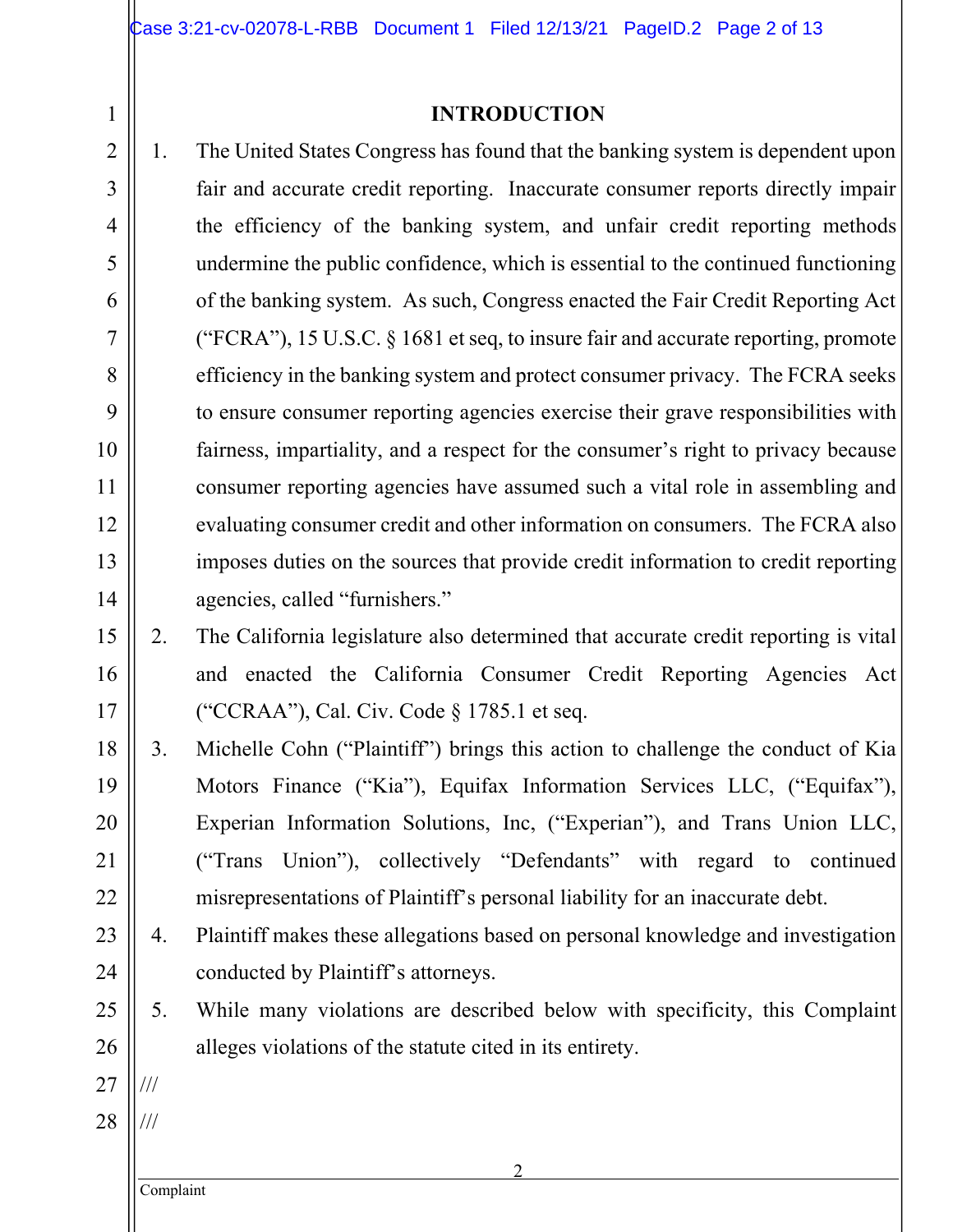- 6. Any violations by Defendant were knowing, willful, and intentional, and Defendant did not maintain procedures reasonably adapted to avoid any such violations.
	- 7. Unless otherwise indicated, the use of a Defendant's names in this Complaint includes all agents, employees, officers, members, directors, heirs, successors, assigns, principals, trustees, sureties, subrogees, representatives, and insurers of Defendants named.

## **JURISDICTION AND VENUE**

- 8. Jurisdiction of this Court arises pursuant to 28 U.S.C. § 1331, 15 U.S.C. § 1681p, and 28 U.S.C. § 1367 for supplemental state claims.
- 9. The action arises out of Defendants' violations of the Fair Credit Reporting Act (FCRA), 15 U.S.C. § 1681, et seq, and the California Consumer Credit Reporting Agencies Act ("CCRAA"), Cal. Civ. Code § 1785.1 et seq.
- 10. Because Defendants conduct business in the State of California, personal jurisdiction is established.
- 11. Venue is proper pursuant to 28 U.S.C. § 1391 for the following reasons: (i) Plaintiff resides within this judicial district, (ii) the conduct complained of herein occurred within this judicial district and (iii) Defendants conducted business within this judicial district at all times relevant.

## **PARTIES & DEFINITIONS**

- 12. Plaintiff is a natural person who resides in San Diego County and is a "consumer" as that term is defined by 15 U.S.C.  $\S$  1681a(c) and Cal. Civ. Code  $\S$  1785.3 (b).
- 13. Kia is a finance company headquartered in California that conducts business in San Diego County. Kia is a furnisher of information under 12 CFR § 1022.41(c) because it regularly, and in the ordinary course of business, furnishes information relating to consumers to one or more consumer reporting agencies for inclusion in consumer reports. Kia also furnishes information to consumer reporting agencies about consumer transactions or experiences with consumers like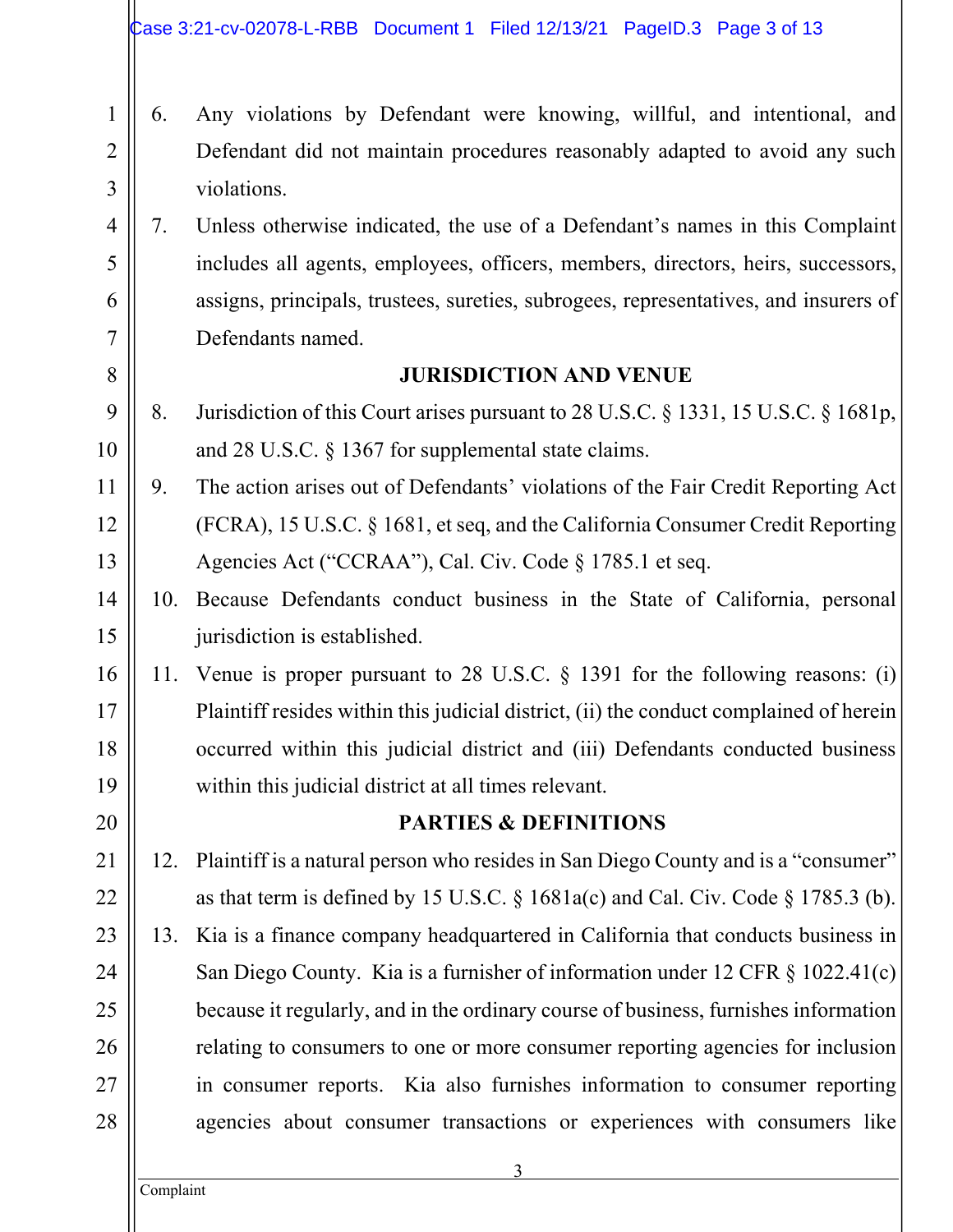| $\mathbf{1}$   |     | Plaintiff and is bound by U.S.C. 1681s-2. Kia is a "person" as defined by 15           |
|----------------|-----|----------------------------------------------------------------------------------------|
| $\overline{2}$ |     | U.S.C. § 1681a(b) and Cal. Civ. Code § 1785.3(j).                                      |
| 3              |     | 14. Equifax is a LLC headquartered in Georgia that does business in San Diego          |
| 4              |     | County. It is a "consumer reporting agency" as defined by 15 U.S.C. § 1681a(f).        |
| 5              |     | 15. Experian is a corporation headquartered in California that does business in San    |
| 6              |     | Diego County. It is a "consumer reporting agency" as defined by 15 U.S.C. $\S$         |
| 7              |     | 1681a(f).                                                                              |
| 8              | 16. | Trans Union is a LLC headquartered in Illinois that does business in San Diego         |
| 9              |     | County. It is a "consumer reporting agency" as defined by 15 U.S.C. § 1681a(f).        |
| 10             |     | 17. Defendants are "person[s]" as defined by 15 U.S.C. § 1681a(b) and Cal. Civ.        |
| 11             |     | Code $§$ 1785.3(j).                                                                    |
| 12             | 18. | The causes of action herein pertain to Plaintiff's "consumer report[s]" under 15       |
| 13             |     | U.S. Code $\S$ 1681a(d) and Plaintiff's "consumer credit report[s]" under Cal. Civ.    |
| 14             |     | Code $\S$ 1785.3(c), in that inaccurate representations of Plaintiff's credit          |
| 15             |     | worthiness, credit standing and credit capacity were made via written, oral, or        |
| 16             |     | other communications of information by consumer credit reporting agencies,             |
| 17             |     | which was used or expected to be used, or collected in whole or in part, for the       |
| 18             |     | purposes of serving as a factor in establishing Plaintiff's eligibility for, among     |
| 19             |     | other things, credit to be used primarily for personal, family, household and          |
| 20             |     | employment purposes.                                                                   |
| 21             |     | <b>FACTUAL ALLEGATIONS</b>                                                             |
| 22             | 19. | Plaintiff had a car lease through Kia and made all her payments on time.               |
| 23             | 20. | In April 2021, Plaintiff was shocked and surprised, when the car was repossessed       |
| 24             |     | by Kia.                                                                                |
| 25             | 21. | The repossession of the car caused Plaintiff to suffer extreme stress because          |
| 26             |     | Plaintiff initially believed the car was stolen.                                       |
| 27             |     | 22. After Plaintiff discovered the car was repossessed by Kia, Plaintiff was forced to |
| 28             |     | take an entire day off work to retrieve the car.                                       |
|                |     |                                                                                        |

Complaint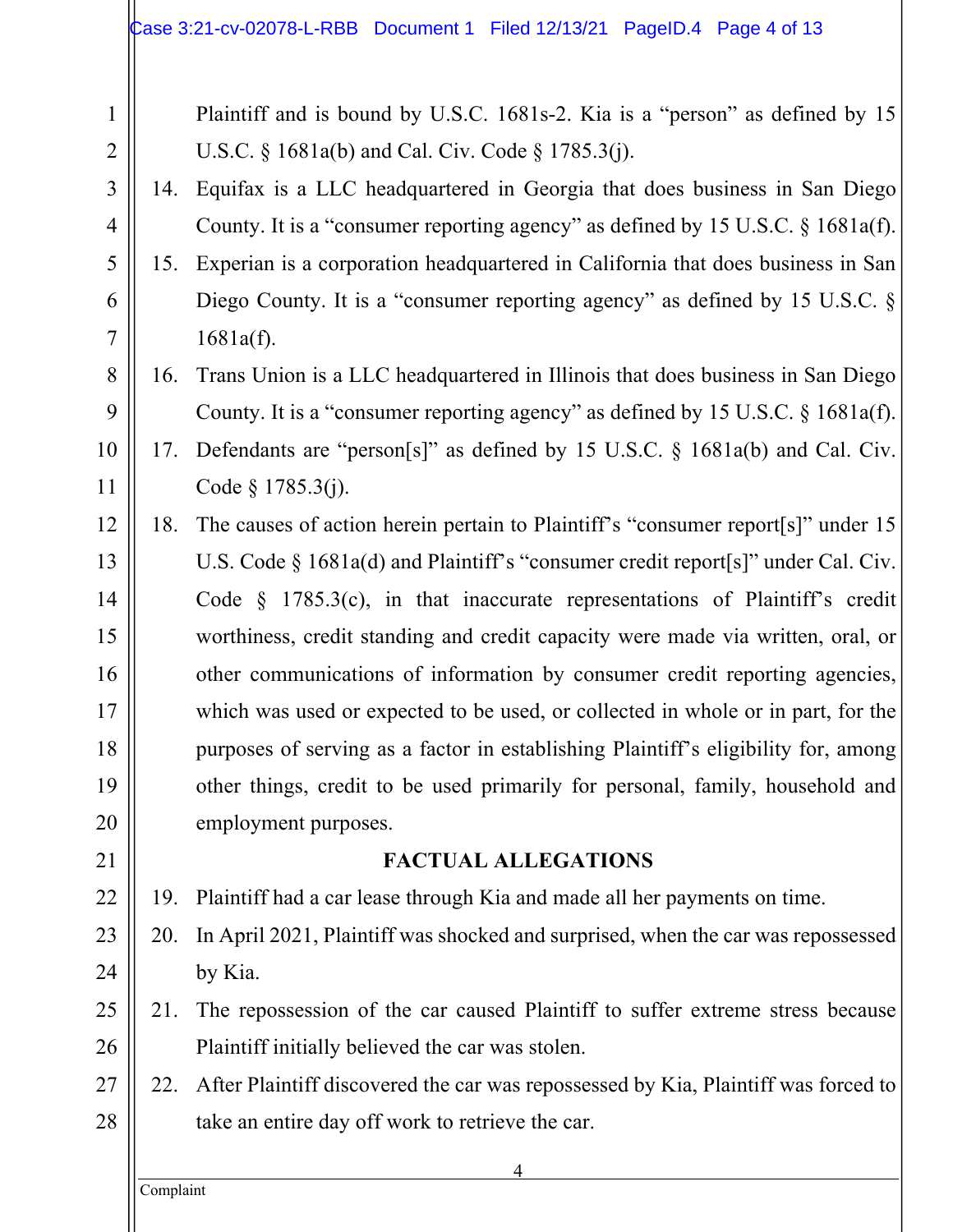- 2 3 4 5 6 23. In order for Kia to release the car, Plaintiff was told she needed to visit the San Diego Sheriff's station and pay a fee of \$15.00 and provide proof of payment to the tow yard. 24. Once at the tow yard, Plaintiff was told the yard fee to release the car was approximately \$1,000.00 and an additional \$600.00 was owed to Kia for alleged missed payments.
	- 25. Out of desperation to retrieve the car, Plaintiff paid over \$1,600.00 in fees and alleged missed payments to Kia.
	- 26. The wrongful repossession caused Plaintiff to pay a substantial amount of money, take extensive time off work, and caused Plaintiff severe stress.
	- 27. Although, Plaintiff believed this to be a costly mistake on the part of Kia, for which Plaintiff had to pay, Plaintiff believed the issue was over.
- 13 14 28. Around July 2021, Plaintiff's Kia lease was set to expire so Plaintiff visited Kearny Mesa Kia to trade in the originally leased car for a new lease.
- 15 16 29. When Kia pulled Plaintiff's consumer report(s), Plaintiff was shocked to discover Kia was reporting that Plaintiff missed several lease payments.
- 17 18 19 20 30. Plaintiff discovered that Kia, having received and cashed all of Plaintiff's payments, did not apply the payments to Plaintiff's account. Kia's errors caused Kia to inaccurately report to the consumer reporting agencies that Plaintiff failed to make several lease payments.
- 21 22 23 24 31. While at the Kia dealership, a Kia representative informed Plaintiff that Kia was having a widespread issue of not applying payments to accounts. Kia disclosed to Plaintiff that numerous Kia accounts were inaccurately reported as delinquent because of Kia's own internal errors.
	- 32. In emails between Plaintiff and Kia, Kia acknowledged the wrongful repossession of Plaintiff's vehicle. In an email on July 30, 2021, Kia stated:
- 27 28 /// ///

25

26

1

7

8

9

10

11

12

Complaint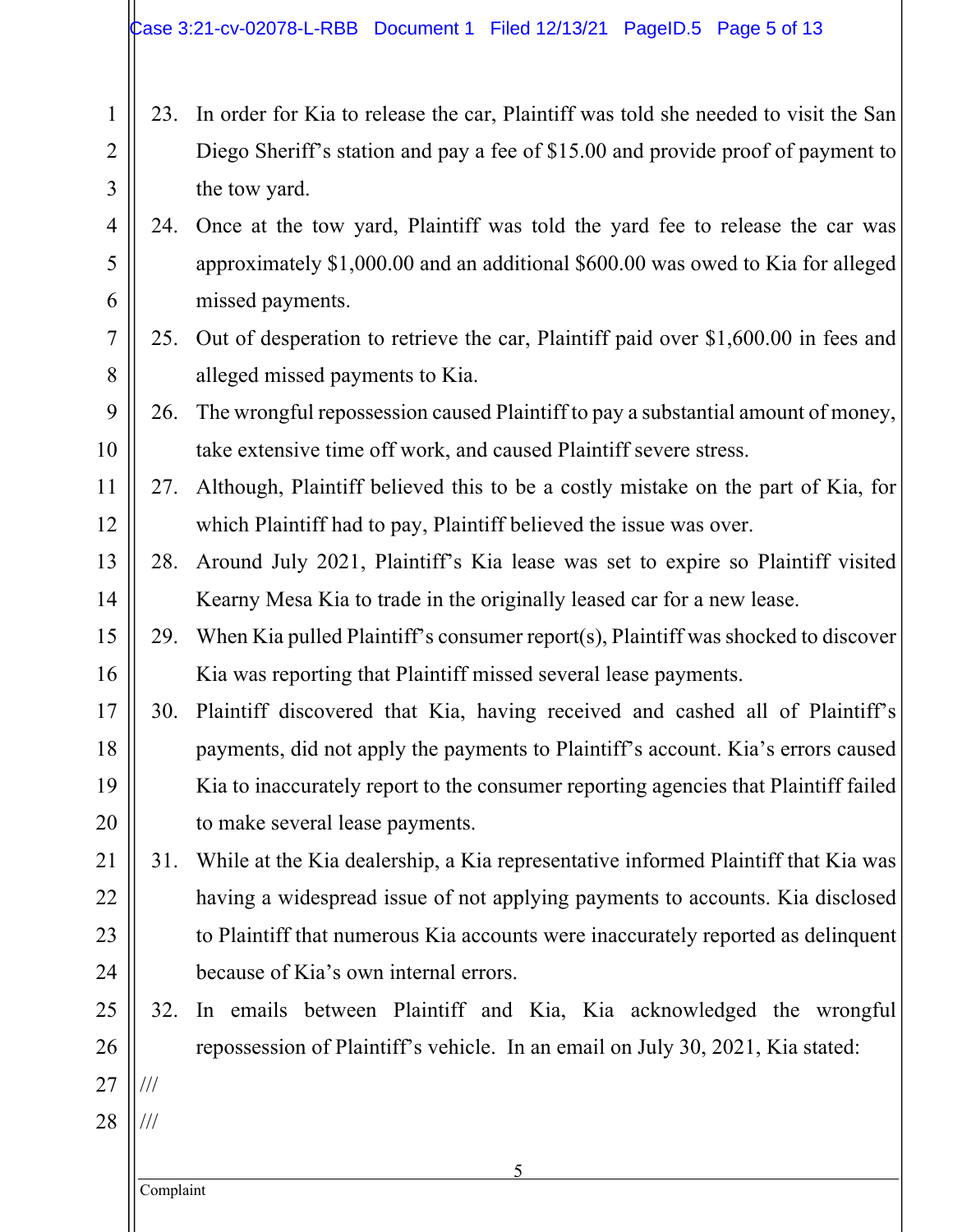|                               |     | Case 3:21-cv-02078-L-RBB Document 1 Filed 12/13/21 PageID.6 Page 6 of 13                                                                                                                                                                          |
|-------------------------------|-----|---------------------------------------------------------------------------------------------------------------------------------------------------------------------------------------------------------------------------------------------------|
| 1<br>$\overline{2}$<br>3<br>4 |     | "[D] ealer Kearny Mesa Kia has 3 requests regarding this repo that<br>happened in error. Please reimburse the customer her fees to get<br>the car back Please remove all the lates and correct her credit<br>reporting to show  current/0 lates." |
| 5                             |     | 33. In further emails, Kia explained Plaintiff's checks were deposited but not applied                                                                                                                                                            |
| 6                             |     | to Plaintiff's account which caused the inaccurate credit reporting. Kia claimed                                                                                                                                                                  |
| 7                             |     | to be working on reimbursing fees, removing late fees, and fixing plaintiff's                                                                                                                                                                     |
| 8                             |     | credit. Plaintiff trusted Kia to remedy the issues. But it never did.                                                                                                                                                                             |
| 9                             |     | 34. Between July 2021 and September 2021, Kia continued to advise Plaintiff that it                                                                                                                                                               |
| 10                            |     | would fix the issues, yet those same issues exist as of the date of this filing.                                                                                                                                                                  |
| 11                            | 35. | On September 30, 2021, Plaintiff accessed Plaintiff's Equifax and Experian                                                                                                                                                                        |
| 12                            |     | consumer reports. Plaintiff was shocked to discover Kia had failed to correct                                                                                                                                                                     |
| 13                            |     | Plaintiff's consumer reports.                                                                                                                                                                                                                     |
| 14                            | 36. | Kia reported to Equifax that Plaintiff missed payments for the months of August                                                                                                                                                                   |
| 15                            |     | 2020, October 2020, November 2020, December 2020, January 2021, and March                                                                                                                                                                         |
| 16                            |     | 2021.                                                                                                                                                                                                                                             |
| 17                            |     | 37. Kia reported to Experian that Plaintiff missed payments for the months of August                                                                                                                                                              |
| 18                            |     | 2020, October 2020, November 2020, December 2020, January 2021, and March                                                                                                                                                                         |
| 19                            |     | 2021, and July 2021.                                                                                                                                                                                                                              |
| 20                            | 38. | On October 13, 2021, Plaintiff mailed written dispute communications to Equifax                                                                                                                                                                   |
| 21                            |     | and Experian, pursuant to 15 U.S.C. 1681i(a).                                                                                                                                                                                                     |
| 22                            | 39. | Plaintiff's disputes contained sufficient identifying information for Equifax,                                                                                                                                                                    |
| 23                            |     | Experian, and Kia to locate Plaintiff's account. Such identifying information                                                                                                                                                                     |
| 24                            |     | included Plaintiff's name, date of birth, phone number, last four digits of                                                                                                                                                                       |
| 25                            |     | Plaintiff's social security number, California driver's license number, address,                                                                                                                                                                  |
| 26                            |     | credit report number, the disputed tradelines, and Plaintiff signed the disputes.                                                                                                                                                                 |
| 27                            |     | 40. Plaintiff's written Equifax and Experian disputes outlined the facts that                                                                                                                                                                     |
| 28                            |     | demonstrated the inaccuracies on the consumer reports. The disputes included                                                                                                                                                                      |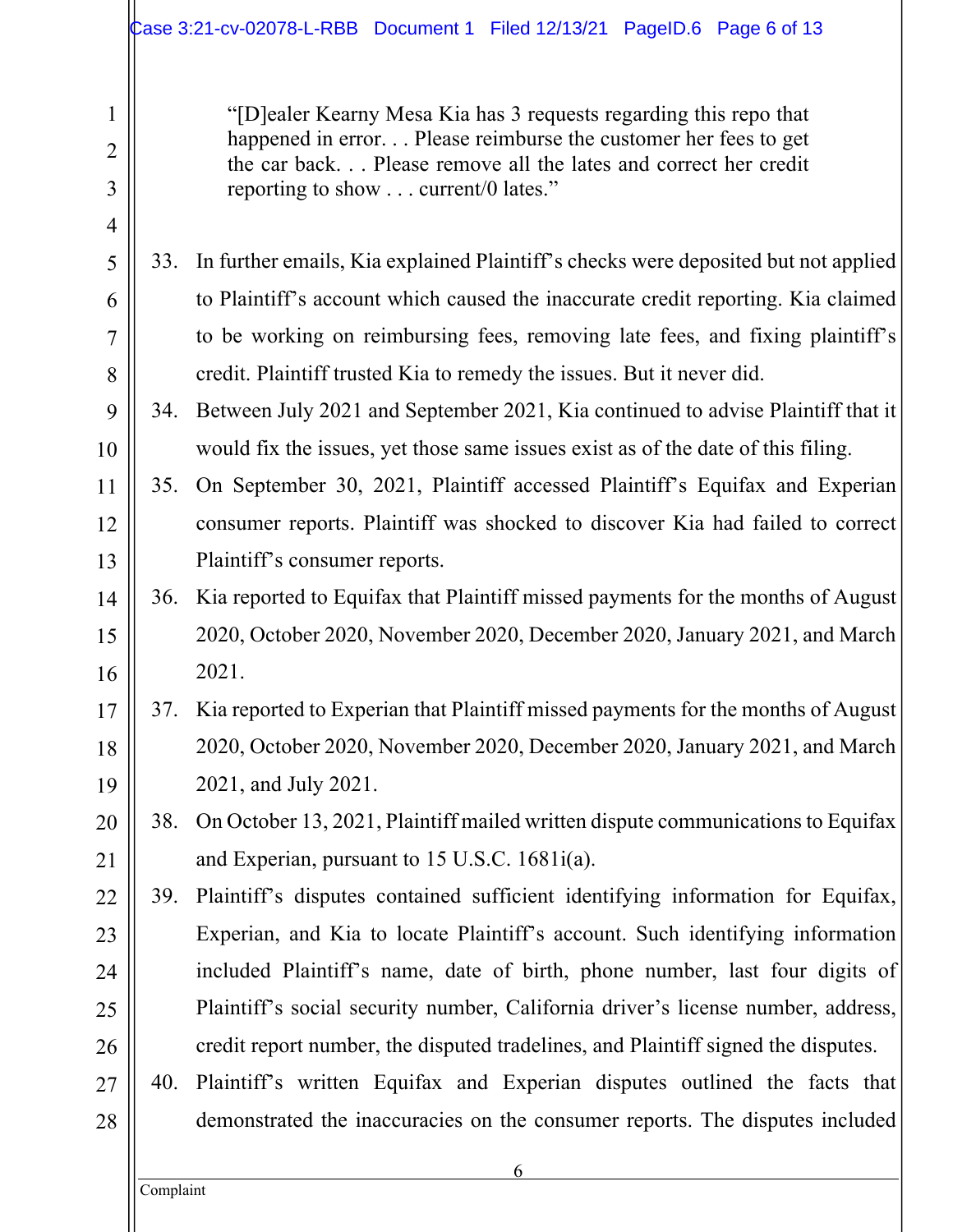information such as the Kia tradeline number and the basis for Plaintiff's belief that any remarks regarding late or missed payments were inaccurate.

- 41. Further, Plaintiff's Equifax and Experian disputes included copies of Plaintiff's lease payments that had posted to Plaintiff's bank account. Plaintiff's disputes explained that the payments demonstrated Plaintiff paid on time and that Kia received Plaintiff's payments during the periods Kia reported Plaintiff failed to pay or was late.
- 42. Upon information and belief, Equifax and Experian timely notified Kia of Plaintiff's dispute and included the documents provided therewithin.
- 43. Kia was required to conduct reasonable reinvestigations into its consumer reporting on Plaintiff's consumer reports pursuant to 15 U.S.C. § 1681s- $2(b)(1)(A)$ .
- 44. Plaintiff's Equifax and Experian disputes explicitly established the need for Kia to conduct investigations into the Kia tradelines. On October 23, 2021, Equifax responded to Plaintiff's dispute letter, and verified the Kia tradeline as accurate.
- 45. To date, Experian has not responded to Plaintiff's dispute letter and through this conduct has violated 15 U.S.C.  $\S$  1681i(a)(6).
- 18 19 20 46. On November 10, 2021, Plaintiff accessed Plaintiff's Trans Union consumer report. Plaintiff was distraught to discover Kia was continuing to inaccurately report missed payments on Plaintiff's car lease.
	- 47. Kia reported to Trans Union that Plaintiff missed payments for the months of October 2020, November 2020, December 2020, January 2021, March 2021, April 2021, July 2021, August 2021, September 2021, and October 2021.
		- 48. On November 15, 2021, Plaintiff mailed written dispute communications to Trans Union pursuant to 15 U.S.C. 1681i(a).
	- 49. Plaintiff's Trans Union dispute contained sufficient identifying information for Trans Union and Kia to locate Plaintiff's account. Such identifying information included Plaintiff's name, date of birth, phone number, last four digits of

1

2

3

4

5

6

7

8

9

10

11

12

13

14

15

16

17

21

22

23

24

25

26

27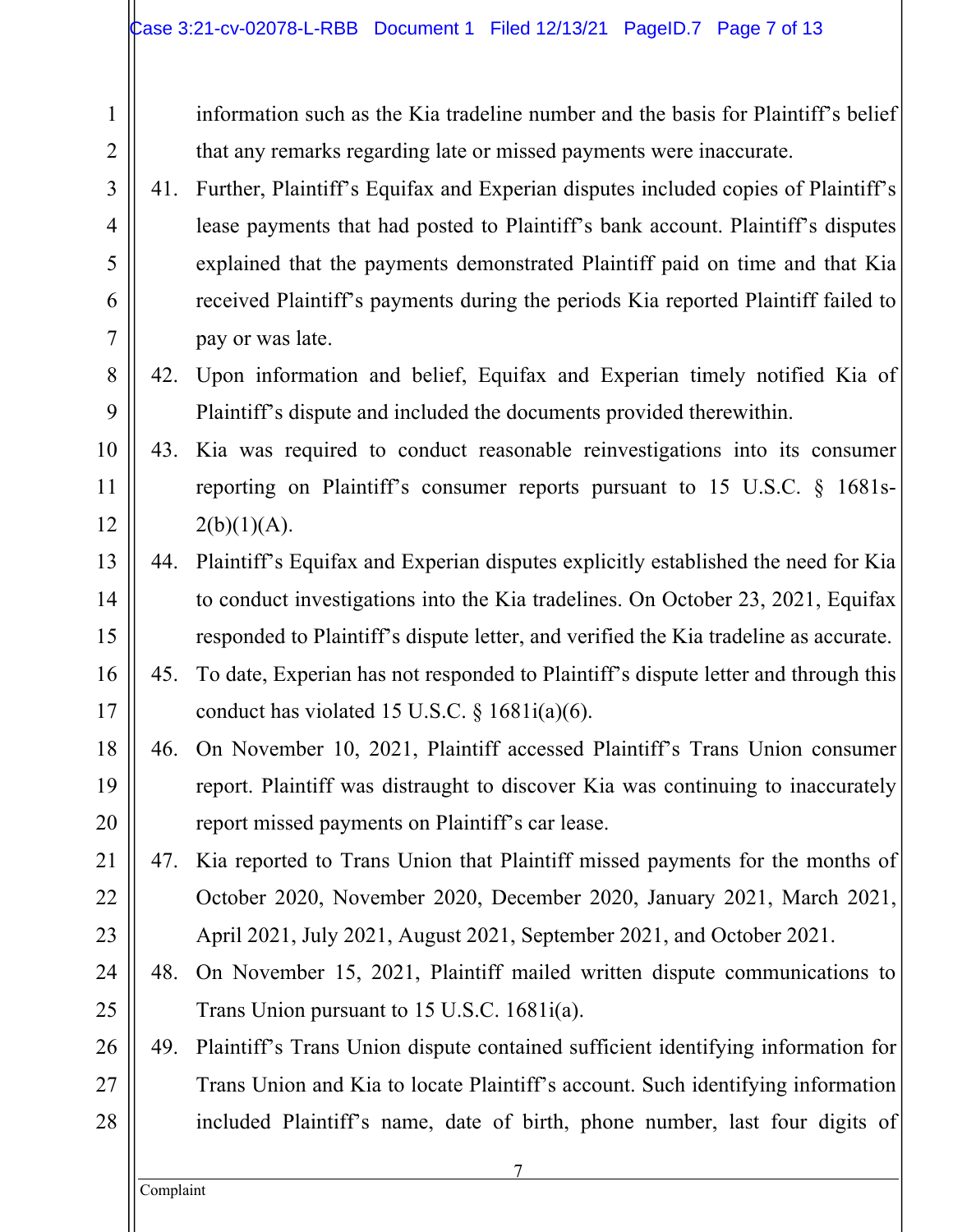Plaintiff's social security number, California driver's license number, address, credit report file number, the disputed tradelines, and Plaintiff signed the dispute. 50. Plaintiff's written Trans Union dispute outlined the facts that demonstrated the inaccuracies on the consumer report. The dispute included information such as the Kia tradeline number and the basis for Plaintiff's belief that nay remarks regarding late of missed payments were inaccurate.

- 51. Plaintiff's Trans Union dispute included copies of Plaintiff's lease payments that were posted to Plaintiff's bank account. Plaintiff's dispute explained that the payments demonstrated Plaintiff paid on time and that Kia received Plaintiff's payments during the periods Kia reported Plaintiff failed to pay or was late.
- 52. Upon information and belief, Trans Union timely notified Kia of Plaintiff's dispute and included the documents provided therewithin as required by the FCRA.
- 53. Plaintiff's Trans Union dispute explicitly established the need for Kia to conduct an investigation into the Kia tradeline because Plaintiff's dispute included payment documentation that would cause a reasonable person to have substantial doubts about the accuracy of the information on Plaintiff's consumer reports.
- 54. On December 2, 2021, Trans Union responded to Plaintiff's dispute letter and verified the tradeline as accurate.
- 55. Equifax, Experian, and Trans Union were required to conduct reasonable reinvestigations into the specific tradelines on Plaintiff's consumer reports under 15 U.S.C. § 1681i.
- 56. Equifax, Experian, and Trans Union did not provide notice to Plaintiff that Plaintiff's dispute was "frivolous or irrelevant" under 15 U.S.C. § 1681i(a)(3).
- 57. Kia failed to review all relevant information provided by Plaintiff in Plaintiff's written disputes, as required by 15 U.S.C. § 1681s-2(b)(1)(B).
- 58. As a result of its faulty investigation, Kia failed to report accurate results to the consumer reporting agencies in violation of 15 U.S.C. § 1681s-2(b)(1)(D).

Complaint

1

2

3

4

5

6

7

8

9

10

11

12

13

14

15

16

17

18

19

20

21

22

23

24

25

26

27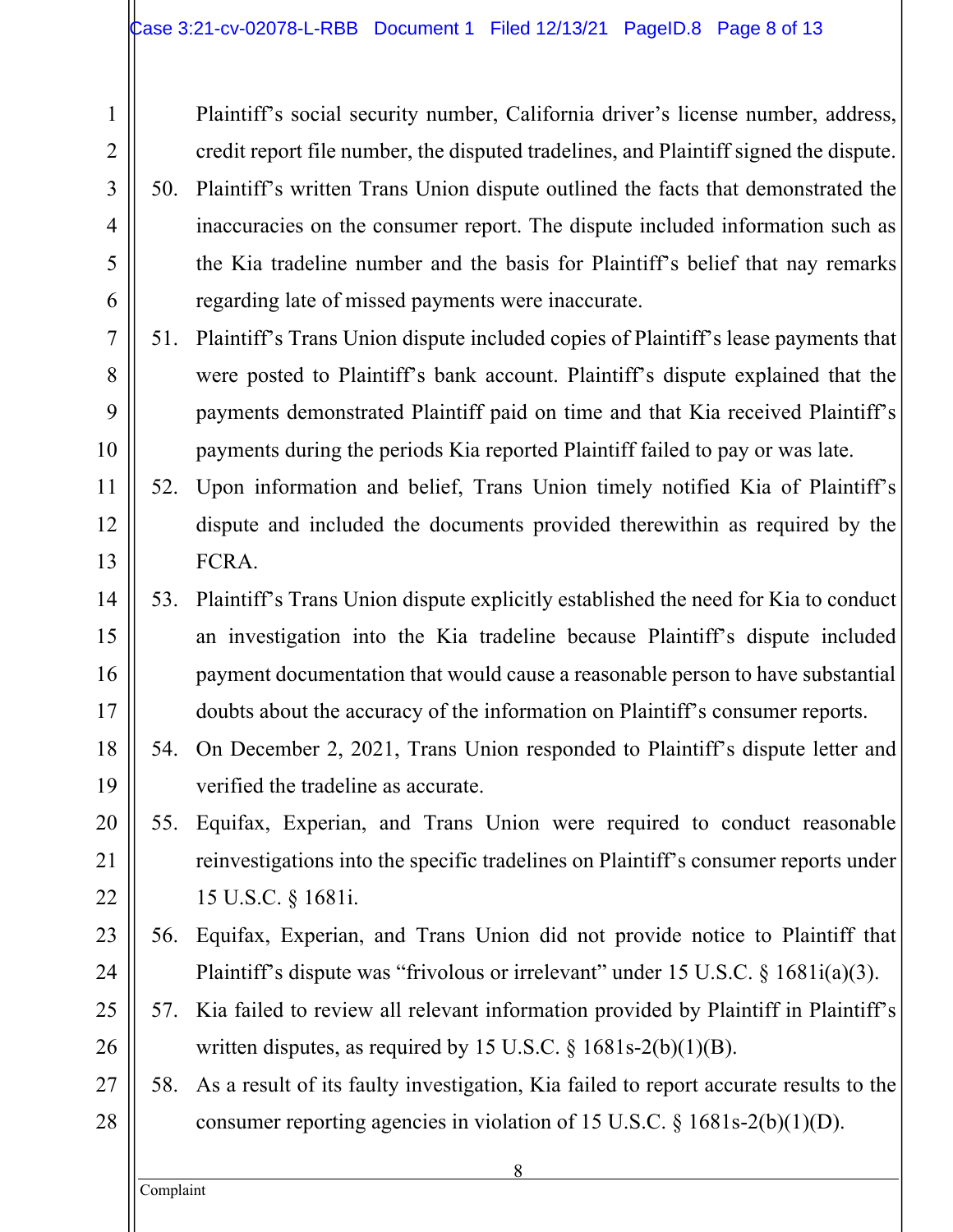1 2 3 4 5 6 7 8 9 10 11 12 13 14 15 16 17 18 19 20 21 22 23 24 25 26 27 28 59. Due to Kia's failure to conduct reasonable reinvestigations, Defendants failed to correct and update Plaintiff's information as required by 15 U.S.C. § 1681s- $2(b)(1)(E)$ . 60. Despite receipt of exculpatory information regarding inaccurate and misleading information on Plaintiff's consumer reports, Defendants verified the inaccurate information and credit reporting. 61. Through this conduct, Kia violated Cal. Civ. Code § 1785.25(a) by furnishing information to consumer reporting agencies that Defendant knew or should have known was inaccurate. 62. Kia's investigations, if any, were completely and totally ineffective and unreasonable. 63. Plaintiff's disputes provided Defendants with at least 30 days of notice prior to filing this action. 64. To date, the inaccurate information remains on Plaintiff's credit reports and Kia continues to furnish negative information related to the tradelines every thirty days. 65. Plaintiff's continued efforts to correct Defendants' erroneous and negative credit reporting were fruitless. 66. Defendants' continued inaccurate and negative reporting on Plaintiff's consumer reports, in light of Defendants' knowledge of the actual errors, was willful or at a minimum, was reckless. 67. Accordingly, Defendants willfully failed to comply with Defendants' duty to reasonably investigate Plaintiff's disputes. 68. Plaintiff has spent hours upon hours dealing with this inaccurate information and provided all information needed for the reinvestigations. 69. While Plaintiff was thorough in Plaintiff's disputes, Defendants failed to consider any of the specific information identified and included in Plaintiff's disputes. ///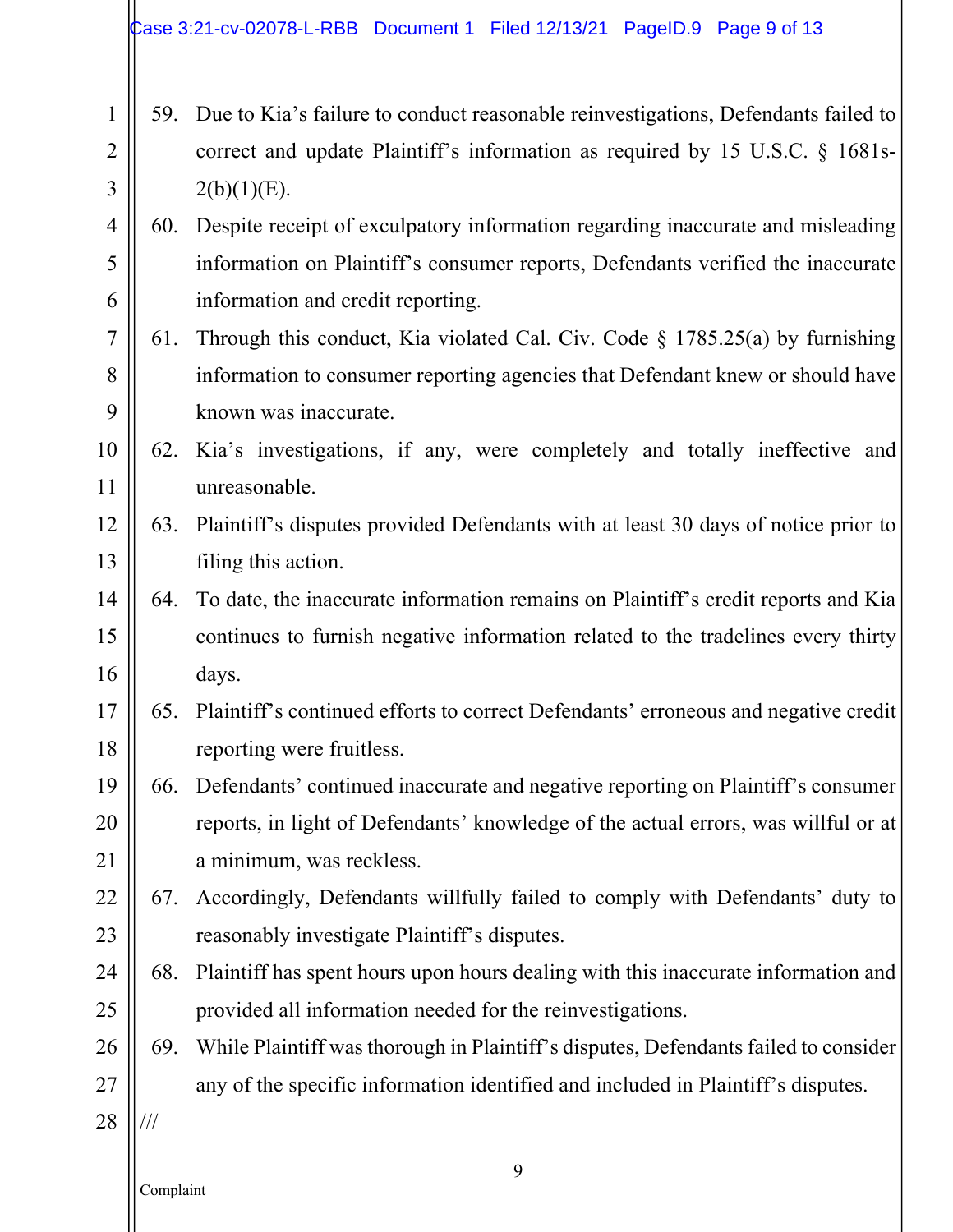- 70. Defendants' inaccurate reporting has resulted in significant harm to Plaintiff. Defendants' conduct caused the repossession of Plaintiff's car, caused Plaintiff's credit score to decrease substantially, and mischaracterized Plaintiff as person who avoids financial obligations.
- 71. Plaintiff's anxiety, frustration, fear, stress, lack of sleep, nervousness and embarrassment continues to this day because the inaccurate information mischaracterizes Plaintiff as a person who avoids financial obligations.
- 72. As a direct and proximate result of Defendants' willful action and inaction, Plaintiff has suffered damages, including but not limited to, costs associated with the repossession of Plaintiff's car, loss of wages, decrease in Plaintiff's credit score and credit worthiness (Kia is the only negative remark on Plaintiff's consumer reports), time spent reviewing consumer reports, preparing, and mailing dispute letters, attorney fees, loss of credit and potential credit, mental and emotional distress, anguish, humiliation, and embarrassment associated with the wrongful repossession of Plaintiff's car. Plaintiff has spent countless hours and suffered in attempting to correct Defendants' inaccurate, incorrect, and derogatory information without success.
	- 73. Since Plaintiff's dispute efforts to resolve the issues were unsuccessful, Plaintiff was forced to bring this action to finally resolve the issues.
	- 74. Based upon the facts above, Plaintiff contends that punitive damages are appropriate here.

#### 22 23 24 25 26 27 28 **CAUSES OF ACTION COUNT I THE FAIR CREDIT REPORTING ACT 15 U.S.C. § 1681 ET SEQ. [AGAINST ALL DEFENDANTS]** 75. Plaintiff incorporates by reference all of the above paragraphs of this Complaint as though fully stated herein.

Complaint

1

2

3

4

5

6

7

8

9

10

11

12

13

14

15

16

17

18

19

20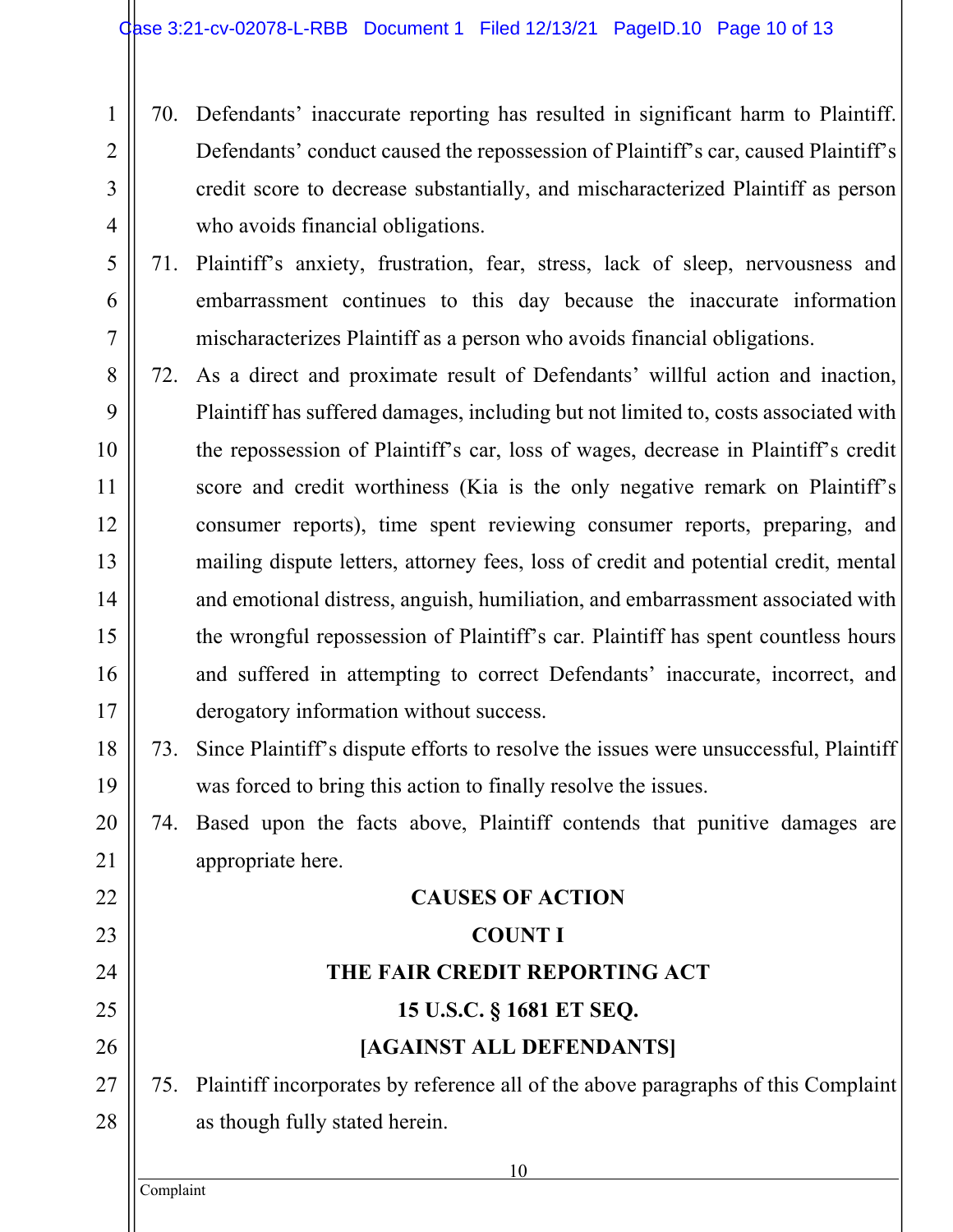- 76. The foregoing acts and omissions constitute numerous and multiple violations of the FCRA.
- 77. As a result of each and every negligent violation of the FCRA, Plaintiff is entitled to actual damages, pursuant to 15 U.S.C.  $\S$  1681o(a)(1) and reasonable attorney fees and costs pursuant to 15 U.S.C. § 1681o(a)(2) from each Defendant.
- 78. As a result of each and every willful violation of the FCRA, Plaintiff is entitled to actual damages and statutory damages of \$1,000 for each violation, including each entry and each month of reporting, pursuant to 15 U.S.C.  $\S$  1681n(a)(1); punitive damages as the court may allow, pursuant to 15 U.S.C.  $\S$  1681n(a)(2); and reasonable attorney fees and costs pursuant to 15 U.S.C. § 1681n(a)(3) from each Defendant.

## **COUNT II**

# **THE CONSUMER CREDIT REPORTING AGENCIES ACT CAL. CIV. CODE § 1785.1, ET SEQ.**

## **[AGAINST KIA]**

- 79. Plaintiff incorporates by reference all of the above paragraphs of this Complaint as though fully stated herein.
- 80. The foregoing acts and omissions constitute numerous and multiple violations of the California Consumer Credit Reporting Agencies Act.
- 81. In the regular course of its business operations, Kia routinely furnishes information to credit reporting agencies pertaining to transactions between Kia and its consumers, so as to provide information to a consumer's credit worthiness, credit standing and credit capacity.
- 24 25 26 82. Kia is, and always was, obligated to not furnish information on specific transactions or experiences to any consumer credit reporting agency if it knew or should have known that the information was incomplete or inaccurate, as required by Cal. Civ. Code § 1785.25(a).

28 ///

1

2

3

4

5

6

7

8

9

10

11

12

13

14

15

16

17

18

19

20

21

22

23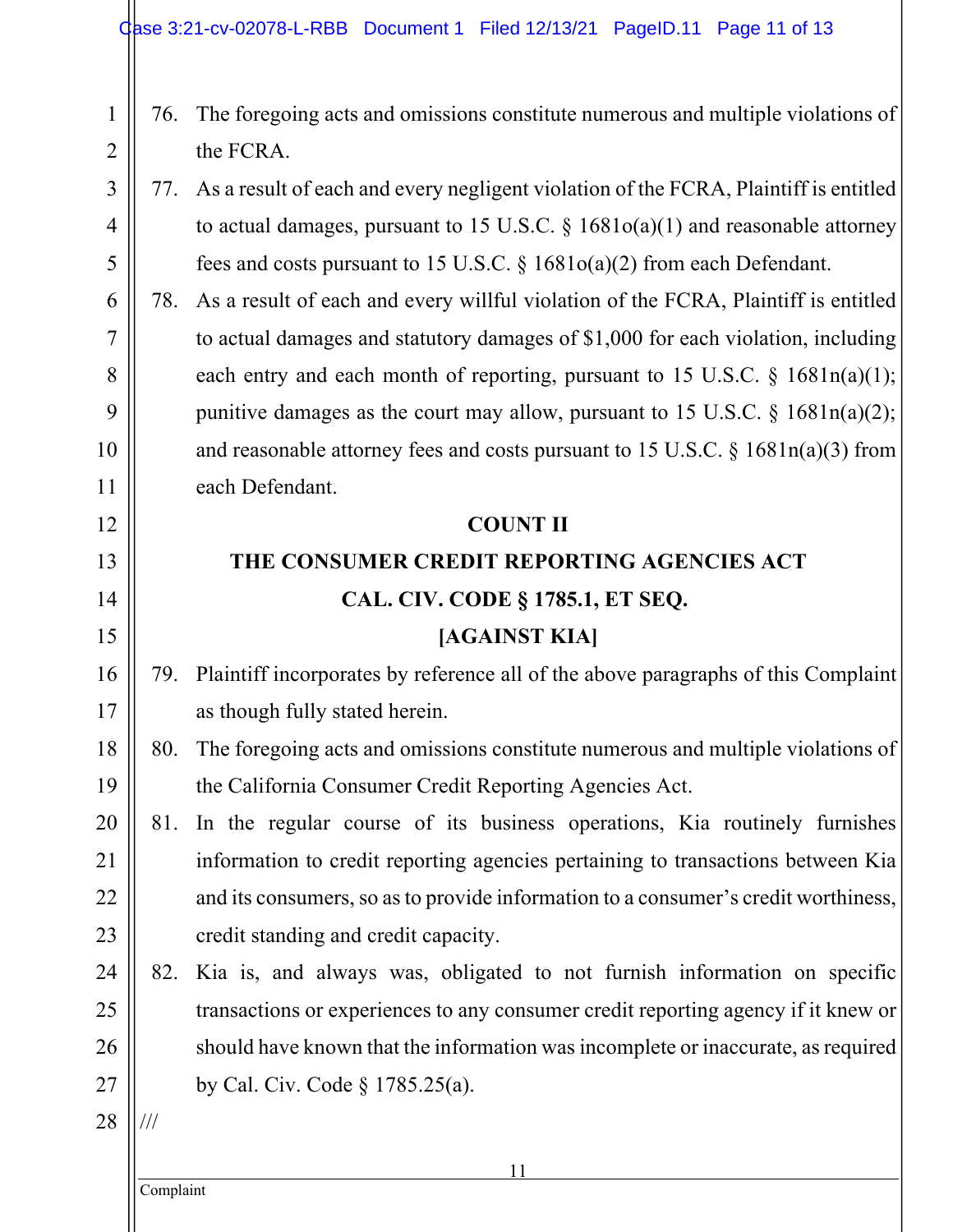| $\mathbf{1}$   | 83.                                                                                | Since Kia received all information and documents required to determine the              |  |  |  |  |
|----------------|------------------------------------------------------------------------------------|-----------------------------------------------------------------------------------------|--|--|--|--|
| $\overline{2}$ |                                                                                    | inaccuracy of its furnishing, it should have known to update the information.           |  |  |  |  |
| 3              |                                                                                    | 84. Kia should have determined that its reporting was inaccurate through review of      |  |  |  |  |
| $\overline{4}$ |                                                                                    | its own account notes and records and because of the information provided with          |  |  |  |  |
| 5              |                                                                                    | Plaintiff's disputes.                                                                   |  |  |  |  |
| 6              |                                                                                    | 85. As a result of each and every willful violation of the CCRAA, Plaintiff is entitled |  |  |  |  |
| 7              |                                                                                    | to actual damages, punitive damages and statutory damages of \$5,000 for each           |  |  |  |  |
| 8              |                                                                                    | violation, including each entry and each month of reporting, and reasonable             |  |  |  |  |
| 9              | attorney fees and costs pursuant to Cal. Civ. Code $\S 1785.31$ .                  |                                                                                         |  |  |  |  |
| 10             | <b>PRAYER FOR RELIEF</b>                                                           |                                                                                         |  |  |  |  |
| 11             |                                                                                    | WHEREFORE, Plaintiff prays that judgment be entered against each Defendant for:         |  |  |  |  |
| 12             |                                                                                    | FCRA - An award of actual damages, in an amount to be determined at trial               |  |  |  |  |
| 13             |                                                                                    | against all Defendants for each incident of willful noncompliance of the FCRA           |  |  |  |  |
| 14             |                                                                                    | pursuant to 15 U.S.C. $\S 1681n(a)(1)(A);$                                              |  |  |  |  |
| 15             | FCRA - An award of \$1,000 statutory damages for each incident of willful          |                                                                                         |  |  |  |  |
| 16             |                                                                                    | noncompliance of the FCRA against all Defendants pursuant to 15 U.S.C. §                |  |  |  |  |
| 17             |                                                                                    | 1681n(a)(1)(A);                                                                         |  |  |  |  |
| 18             |                                                                                    | FCRA - An award of punitive damages, as the Court may allow pursuant to 15              |  |  |  |  |
| 19             |                                                                                    | U.S.C. § 1681n(a)(2), against all Defendants for each incident of willful               |  |  |  |  |
| 20             |                                                                                    | noncompliance to the FCRA;                                                              |  |  |  |  |
| 21             |                                                                                    | FCRA - An award of actual damages in an amount to be determined at trial                |  |  |  |  |
| 22             | pursuant to 15 U.S.C. $\S$ 1681o(a)(1) against all Defendants for each incident of |                                                                                         |  |  |  |  |
| 23             |                                                                                    | negligent noncompliance of the FCRA;                                                    |  |  |  |  |
| 24             |                                                                                    | FCRA - An award for costs and reasonable attorney fees, pursuant to 15 U.S.C.           |  |  |  |  |
| 25             |                                                                                    | $1681n(a)(3)$ and 15 U.S.C. § 1681o(2) against all Defendants for each<br>§             |  |  |  |  |
| 26             |                                                                                    | incident of noncompliance of the FCRA;                                                  |  |  |  |  |
| 27             |                                                                                    | CCRAA - An award of any actual damages, in an amount to be determined at                |  |  |  |  |
| 28             |                                                                                    | trial, pursuant to Cal. Civ. Code $\S 1785.31(a)(1)$ &(2) against Kia;                  |  |  |  |  |
|                |                                                                                    | 12                                                                                      |  |  |  |  |
|                | Complaint                                                                          |                                                                                         |  |  |  |  |